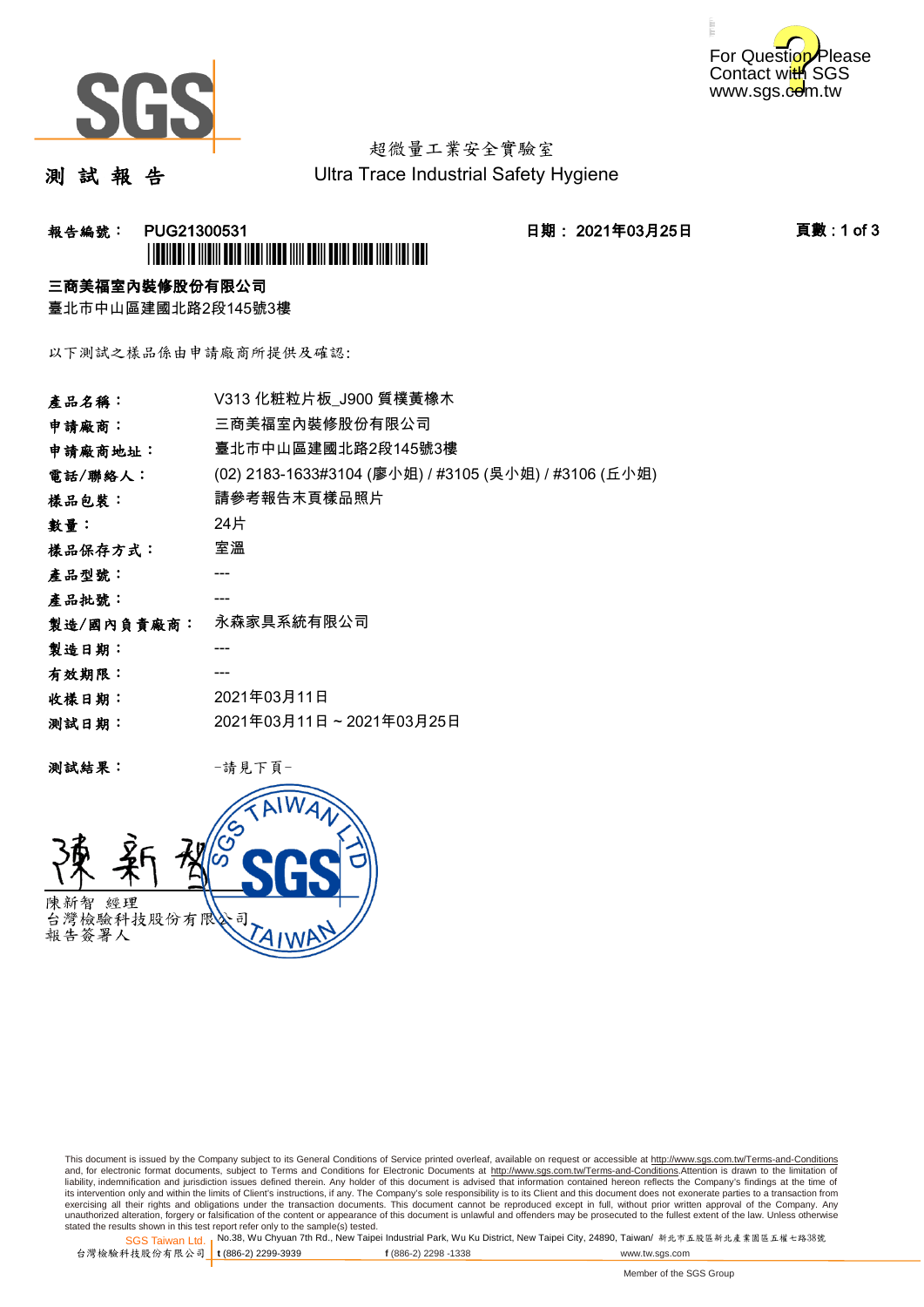

## 超微量工業安全實驗室

測 試 報 告

Ultra Trace Industrial Safety Hygiene

### **報告編號: PUG21300531 日期: 2021年03月25日 頁數:2 of 3** \*PUGE 19 YO 19 YO 19 YO 19 YO 19 YO 19 YO 19 YO 19 YO 19 YO 19 YO 19 YO 19 YO 19 YO 19 YO 19 YO 19 YO 19 YO 19

#### 三商美福室內裝修股份有限公司

臺北市中山區建國北路2段145號3樓

#### 測試結果:

| 测試項目      | CAS NO.       | 測試方法                                                                                 | 測試<br>結果 | 定量/偵測<br>極限 | 單位   |
|-----------|---------------|--------------------------------------------------------------------------------------|----------|-------------|------|
| 甲醛釋出量     |               |                                                                                      |          |             |      |
| 甲醛釋出量-平均值 | $50-00-0$     | 本測試參考國家標準106.11.29公布建議檢驗<br>│方法-CNS2215粒片板中甲醛釋出量,以分光│<br>光度計(UV/VIS)檢測。              | 0.944    | 0.0290      | mg/L |
| 甲醛釋出量-最大值 | $50 - 00 - 0$ | ┃本測試參考國家標準106.11.29公布建議檢驗<br><sup> </sup> 方法-CNS2215粒片板中甲醛釋出量,以分光 <br>光度計(UV/VIS)檢測。 | 0.944    | 0.0290      | mg/L |

備註:

1.測試報告僅就委託者之委託事項提供測試結果,不對產品合法性做判斷。

2.本測試報告之所有檢驗內容,均依委託事項執行檢驗,如有不實,願意承擔完全責任。

3. 本報告不得分離,分離使用無效。

4.若該測試項目屬於定量分析則以「定量極限」表示;若該測試項目屬於定性分析則以「偵測極限」表示。

5.低於定量極限/偵測極限之測定值以「N.D.」或「 陰性」表示。微生物測試低於定量極限以「<定量極限值」表示。

6.CNS 2215甲醛釋出量:

| 記號  | 甲醛釋出量平均值 | 甲醛釋出量最大值 |
|-----|----------|----------|
|     | $0.3$ 以下 | $0.4$ 以下 |
| ∼ ⊤ | $0.5$ 以下 | $0.7$ 以下 |
| ົ   | $1.5$ 以下 | $2.1$ 以下 |

- END -

This document is issued by the Company subject to its General Conditions of Service printed overleaf, available on request or accessible at http://www.sgs.com.tw/Terms-and-Conditions and, for electronic format documents, subject to Terms and Conditions for Electronic Documents at http://www.sgs.com.tw/Terms-and-Conditions.Attention is drawn to the limitation of liability, indemnification and jurisdiction issues defined therein. Any holder of this document is advised that information contained hereon reflects the Company's findings at the time of<br>its intervention only and within t exercising all their rights and obligations under the transaction documents. This document cannot be reproduced except in full, without prior written approval of the Company. Any<br>unauthorized alteration, forgery or falsifi

SGS Taiwan Ltd. 1 stated the results shown in this test report refer only to the sample(s) tested.<br>Stated the results shown in this test report refer only to the sample(s) tested.

台灣檢驗科技股份有限公司

**t** (886-2) 2299-3939 **f** (886-2) 2298 -1338 www.tw.sgs.com